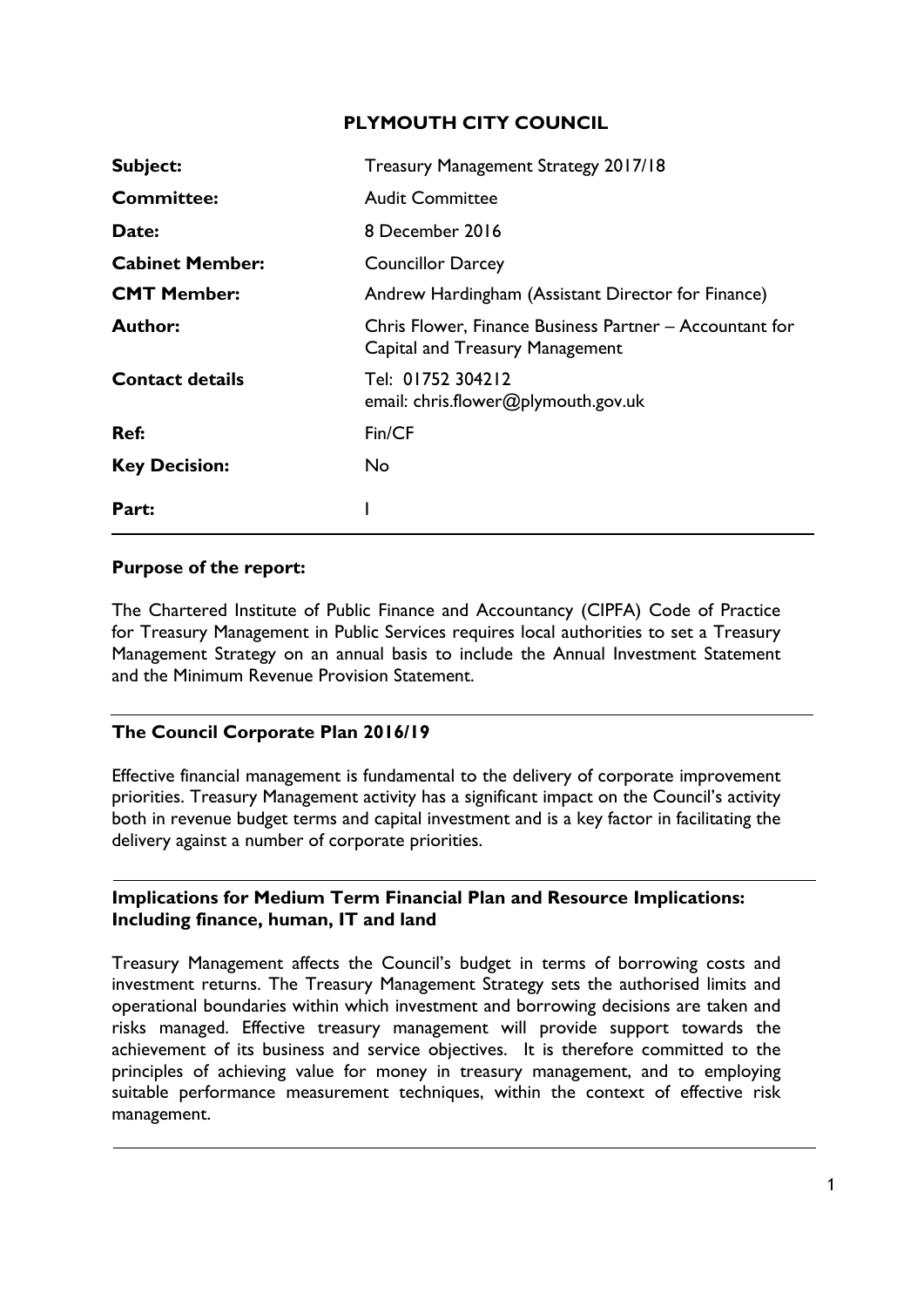## **Other Implications: e.g. Child Poverty, Community Safety, Health and Safety and Risk Management:**

A robust Treasury Management Strategy is key to ensuring a successful delivery of our Medium Term Financial Strategy and ensuring the Council can achieve its objectives to be a Pioneering, Growing, Caring and Confident City.

## **Equality and Diversity**

Has an Equality Impact Assessment been undertaken? No

## **Recommendations and Reasons for recommended action:**

1. The Audit Committee recommends the Treasury Management Strategy 2017/18 (incorporating the authorised limits, operational boundaries and prudential indicators) to the Cabinet for approval.

*This is to comply with the Cipfa Code of Practice and discharge our statutory requirement.*

## **Alternative options considered and rejected:**

It is a statutory requirement under the Local Government Act 2003 and supporting regulations to set an annual treasury strategy for borrowing and prepare an annual investment strategy. The Council has adopted the CIPFA Code of Practice for Treasury Management.

## **Published work / information:**

Not Applicable

#### **Background papers:**

Not Applicable

| $\mathop{\mathsf{~Tite}}$ | Part | Part I | <b>Exemption Paragraph Number</b> |  |  |  |  |  |  |  |  |  |  |  |  |
|---------------------------|------|--------|-----------------------------------|--|--|--|--|--|--|--|--|--|--|--|--|
|                           |      |        |                                   |  |  |  |  |  |  |  |  |  |  |  |  |
|                           |      |        |                                   |  |  |  |  |  |  |  |  |  |  |  |  |
|                           |      |        |                                   |  |  |  |  |  |  |  |  |  |  |  |  |